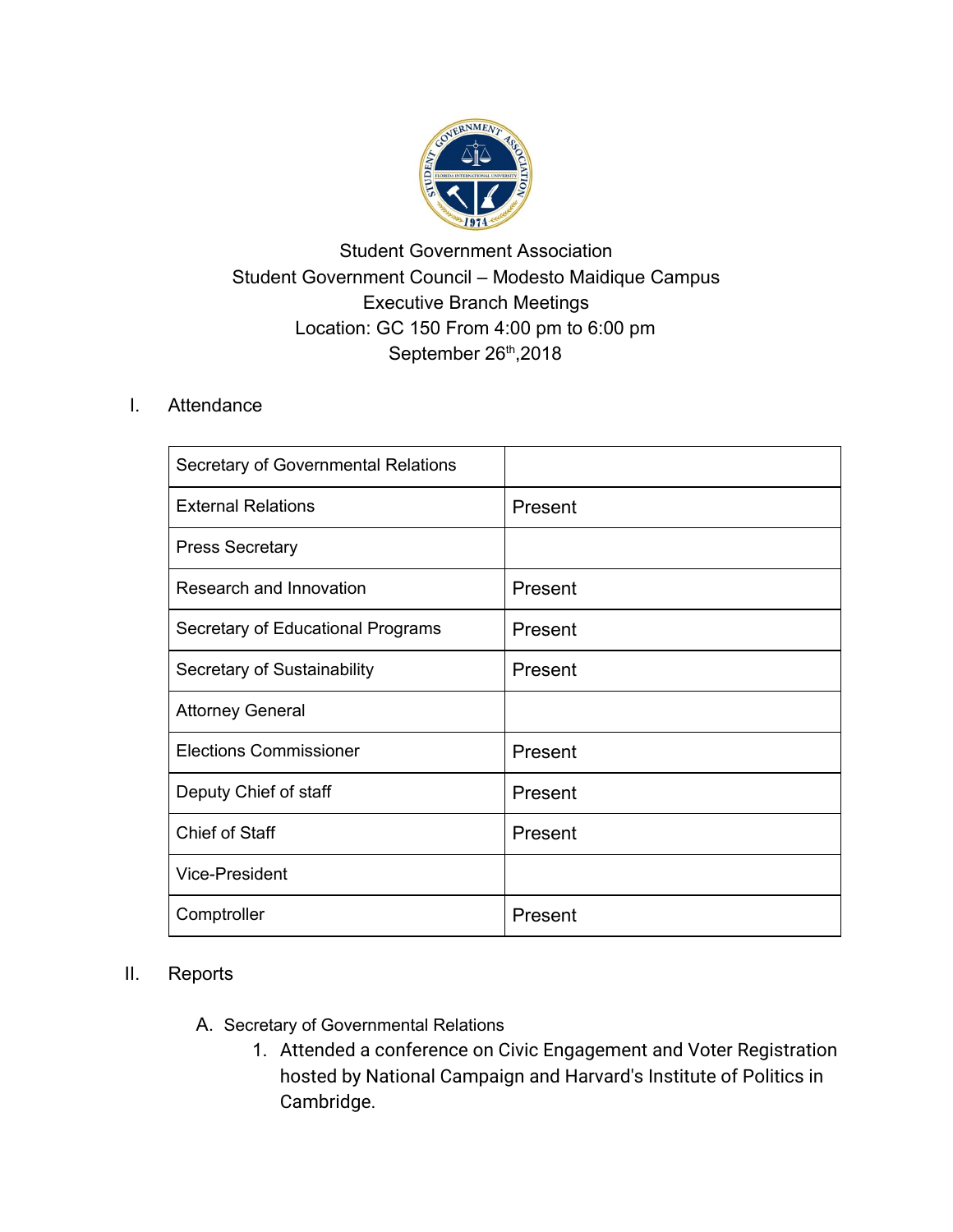- 2. We learned about how other students from across the country have addressed traditional barriers in the areas of voter registration and creating a greater sense of civic engagement on campuses.
- 3. SWOT Analysis conducted on Civic Engagement Week to better understand the areas where we can improve for next year.
- 4. Preparation for Oct. 1st Senate presentation on Civic Engagement Week.
- B. External Relations
- C. Press Secretary
	- 1. Steer away from flyers for social media. Video will work best for promotion
- D. Deputy Chief of staff
	- 1. Attended President's Roundtable.
	- 2. Updated the SGA calendar.
	- 3. Wrote Two Bills to adjust the Statutes and Constitution.
	- 4. Attended the first Intern meeting and helped Vivi facilitate the meeting.
- E. Research and Innovation
	- 1. Luisana presented at Senate meeting regarding Hult prize.
		- a) Tabling on Monday at GC pit for Hult prize
	- 2. Met with Sabrina to discuss transition.
	- 3. Communicated with Chief of Staff regarding the Director positions and advertisement.
	- 4. Sent advertisement regarding Director roles to College of Engineering/Honors College.
	- 5. Worked on memorandum.
- F. Secretary of Educational Programs
	- 1. Chose 33 interns for the 2018-2019 Program.
	- 2. Spoke with Patricia about future Intern Retreat being held on October 13th from 10am-3pm.
	- 3. Conducted first intern meeting on Tuesday in which interns broke the ice and were introduced to new SGA Members.
		- a) Interns were also asked to introduce themselves as they played interactive games and were asked to write down what they learned after the meeting.
		- b) Interns were also given a brief tour of the SGA office.
- G. Secretary of Sustainability
	- 1. I have been finalizing the arboretum vision map.
		- a) I have taken pictures of the locations, compiled them all to a powerpoint and am currently working on the tree species list.
	- 2. I have also been drafting the email to send to people who know about the FPL/FIU contract to meet with them.